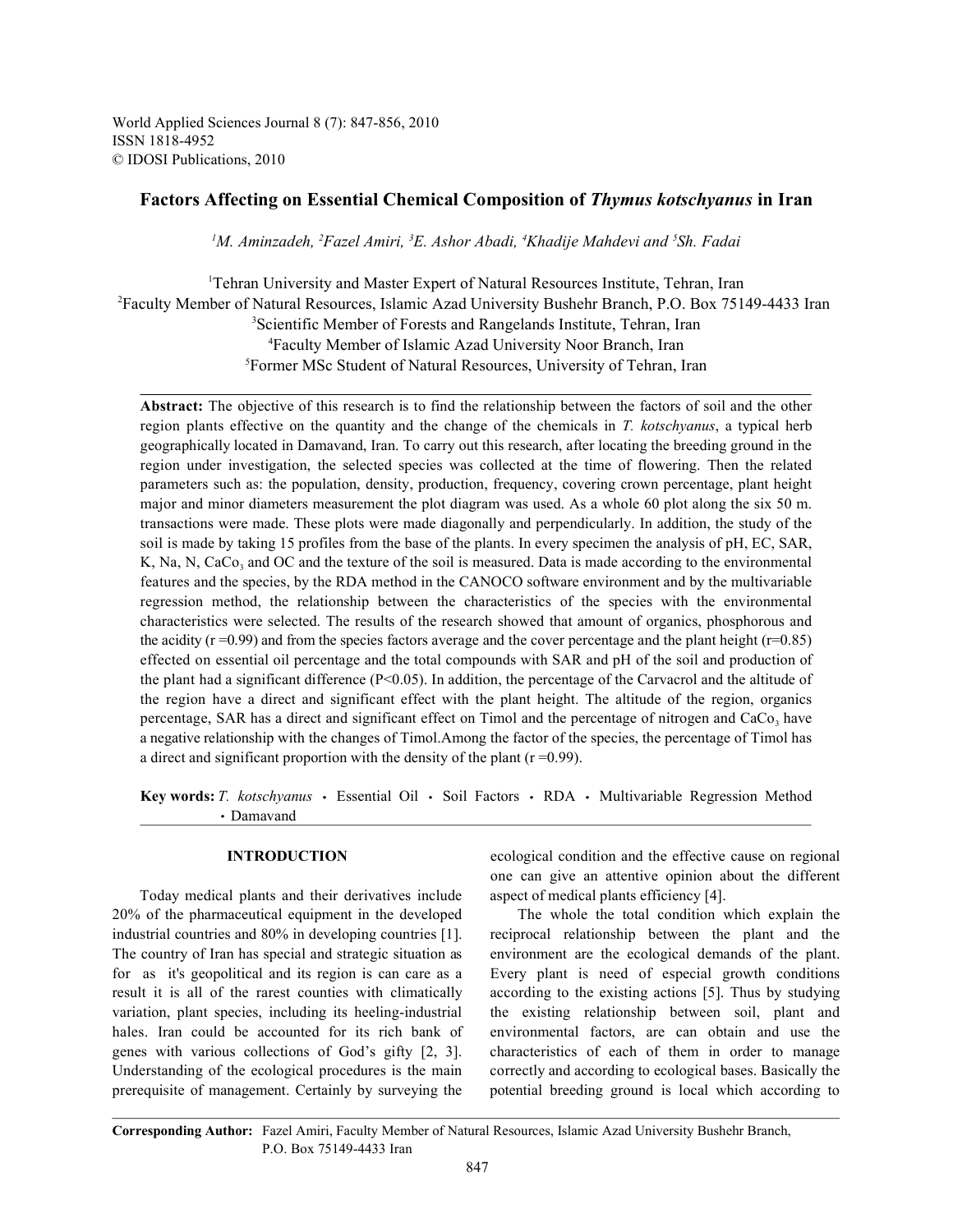

Fig. 1: Geographical distribution of this type of species in Iran

possibility of growth and establishment for the species of the relationship between the plant coverage and the plants [2,3,5-8]. environmental factors. To analyses the data, they used

nteractions of relationships between the soil factor and they divided the effective factors on growth and the *T. kotschyanus* essential oil composition. establishment of plant species in to two groups. The first

**Historical Background of Study:** Up to now different of soil and the second group was the fertility factors of various researches on the study and analysis of the soil. According to the data obtained they could study Essential oil of different species of *Thymus* all over the how the above mentioned factors can affect the plan world and in Iran has been carried out. Sefidkon *et al*. in development of one region [14]. [9], during two separate studies investigated the Essential Amiri and Saadatfar [3] using ordination method oil of the species of *T. pubescens* and found out that such for finding the effect of important variables on Essential oil contains Carvacrol, Timol, Gamatripnan, *Astragalus parrawinus* species quantitative and Parasimon and Borneon [9]. During two separate qualitative changes. The results of this research show investigations of Sefidkon [10] and Rustaiyan *et al*. [11] that there is meaningful correlation between density and on the Essential oil of *T. kotschyanus*, it revealed that the cover percentage with soil factors. The results also above mentioned Essential oil mainly contains cervacrole, implicate that C/N factor in A horizon and SAR in B Timol, gamaterpinon, parasimon, Alpha-pinene, Alpha horizon have the most effect on *Astragalus parrawinus* Terpineol and borneon [10,11]. During the study by density and cover percentage. EC, pH and etc. factors Miguel *et al*. [12] on *T. kotschyanus* during two stages of don't have much effect on *Astragalus parrawinus* species day time and flowering time, discovered that there is a characteristics [3]. significant difference between the amount and compounds of Essential Oil in the leaf and flowers [12]. **Botanical Characteristics:** *T. kotschyanus* belongs to the

essential oil composition of the aerial parts of up to 20cm of height. On the small wooden branches, dark *T. kotschyanus*, collected during the full flowering period green sharp and pointy leaves grow. The aromatic leaves from the suburb of Behshar (north of Iran) were isolated are used as spice and medicine. The whit flowers are by hydro distillation and analyzed by GC and GC/MS. scented. The demonic of *T. kotschyanus* in Iran is very The major components of *T. kotschyanus* oil were vast and it is often seen in mountainous regions [15-17]. pulegone, isomenthone, Timol, 1.8-cineole, piperitenone In Figure (1) the geographical expansion of this type of and carvacrol [13]. species of Iran is shown.

physical, chemical and biological condition create the EL- Ghareeb and Shabana [14] have investigated The objective of such study is to find the the RDA, categorize method. At the end of the research, group included factors identifying the amount of humidity

Morteza-Semnani and Rostami [13] investigated family of LABIATEA and it is a perennial plant. It grows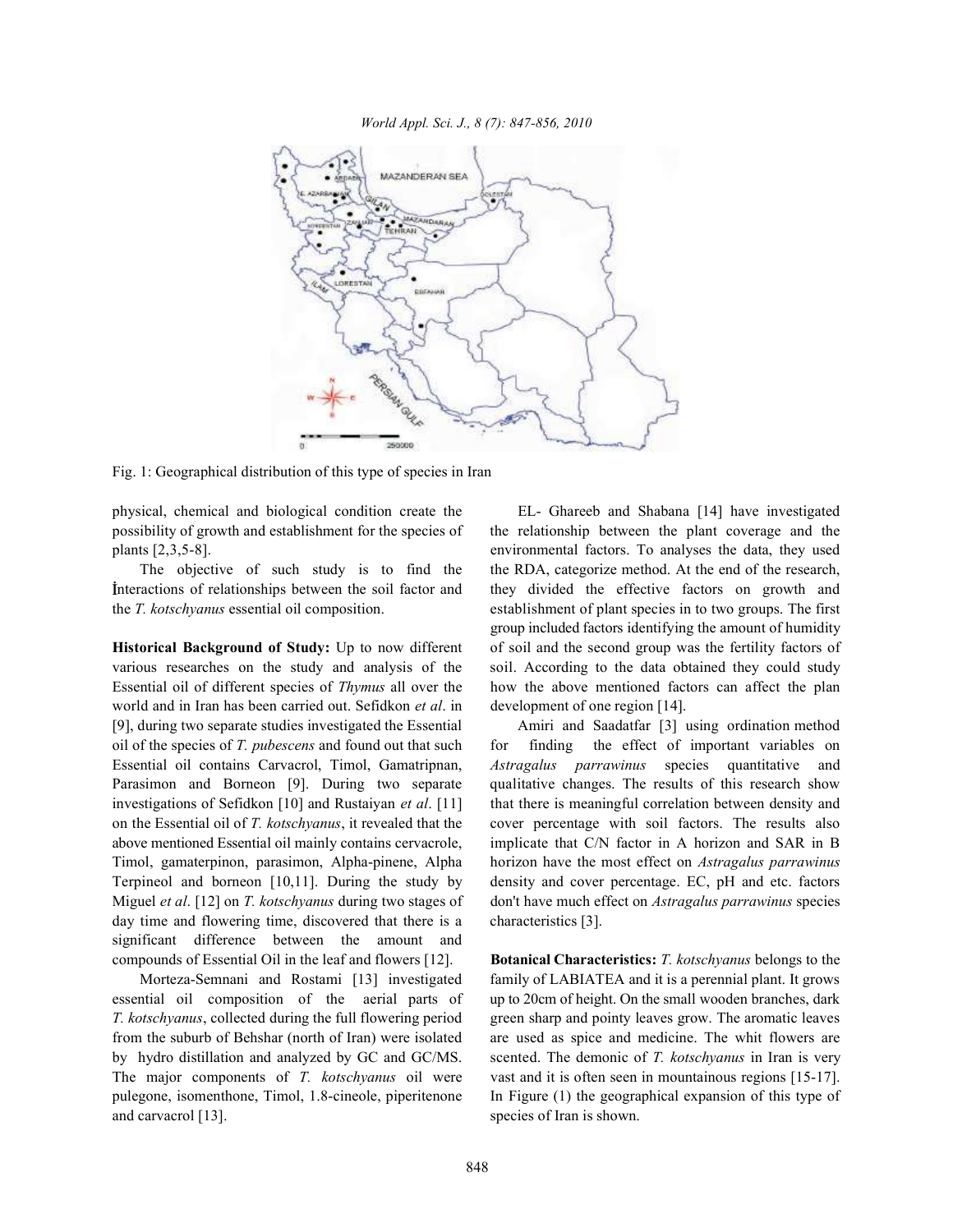under the research was mountainous with acute rocky bags. Measured organic carbon were determined by slopes. The area under research is situated in the drying and ignition at  $600^{\circ}$ C for 3h [21] and total Caco<sub>3</sub> by Damavand region the area on the total area of the Collin's calcimeter, pH in saturation extract (determined by expansion is 3350.4 hectares. The maximum high of the pH meter), electrical conductivity (EC) (determined by area intended is 3410 meters and at least 2300 meters in conductivity meter), nitrogen (determined by titration with high above the sea level. The total slop of the area is more  $\qquad$  AgNO<sub>3</sub>) and soluble sodium and potassium (determined area under investigation is from  $52^{\circ} 8' 20''$  to  $52^{\circ} 13' 00''$  of by flame photometry method) [22]. Soil texture was latitude from 35º 41' 21" to 35º 43' 53". The average measured by hydrometric method [23]. Sodium absorption precipitation during 15 year period of Damavand regain ratio (SAR) was calculated by the following equation (2) from (1992-2007) is 482.3 mm. To carry out the research [24, 25]: first the intended area in Tehran province (area below tarr lake) was selected [7].

**Sampling Methods:** A quantitative survey of the To carry out the phyotochemistry tests, the amount vegetation is carried out during 2006–2007. Considering of Essential oil and the existing components were the conditions of plant development of the area to analyzed with 9 times repetitions in the research Center of measure and estimate the intended parameters such as Herbal Remedies and Pharmaceutical plants of Tehran density production, percentage of crown coverage, Medical Sciences. The main effective substances were height of plant, the measurement of the big diameter and Carvacrol and Timol [13] the samples were taken during repetition of plotting method was implemented. In every the flowering stage and then after desiccation the level of altitude, two 50 meter transects were made Clevenger machine was used (distillation by water and along and perpendicular with the two transects. Samples steam) over 2 hours in order to extract the Essential oil. number was determined for each site using the following Later it was dehydrated by Sodium Sulphate to analyze equation (1): and identify the compounds, the average of Gas

$$
N = \frac{\mathbf{t} \times \mathbf{s}}{(\mathbf{x} \times \mathbf{k})}
$$
 (1)

Sampling method was randomized systematically. According to equation 1, in each sites sampling was done in 6 transect and 60 plots were made. Method of sampling was randomized- systematic. The measurement for and  $j = 1, 2, 3$  is the amount of change in the amount

used [19] to measure population, density, production, Minitab13 software was used. To make the data normal frequency, covering crown percentage, plant height major Sterling-Darling method was utilized. The study of the and minor diameters measurement the plot diagram was relationship between environmental variables and the used of *T. kotschyanus* were recorded using ordinal scale plant of the indicated species is carried out with the

**MATERIALS AND METHODS** of Van-der- Maabel [20]. The study of the soil is made by **Study Area:** The local and natural situation of the area samples were carried to the laboratory in separate plastic taking 15 profiles from the base of the plants. All the soil

$$
SAR = Na / [(Ca + Mg) / 2]^{1/2}
$$
 (2)

used (GC/MS) [26]. chromatography and GC attached to Mass spectrum was

Were: data obtained, the multivariable regression method was N: number of essential samples, used. The aim of multivariable regression analysis is to T: t student value with n-1 identify the connection between the variables by  $\infty = 5\%$ , matching the functions with the collection of data. By S: standard Deviation, considering X1, X2, X3,...Xr as the independent X: mean vegetation cover, variables and Y as the dependent variable, the total N: primary sample number, model of function that shows the relationship between K: Precision coefficient (10%) [18]. independent variables and the dependent variable is: **Data Analysis Methods:** To break down and analyze the

$$
Y = \beta 0 + \beta 1X1 + \dots + \beta r Xr + \varepsilon
$$
 (3)

of production was carried out by cut and weigh. changed in the answer when  $X_{ij}$  is one unit increase and Quadrate samples of one square meter  $(1m<sup>2</sup>)$  were the rest of quantities are constant. To analyze the data Parameter  $\beta_0$  shows a constant amount. Parameter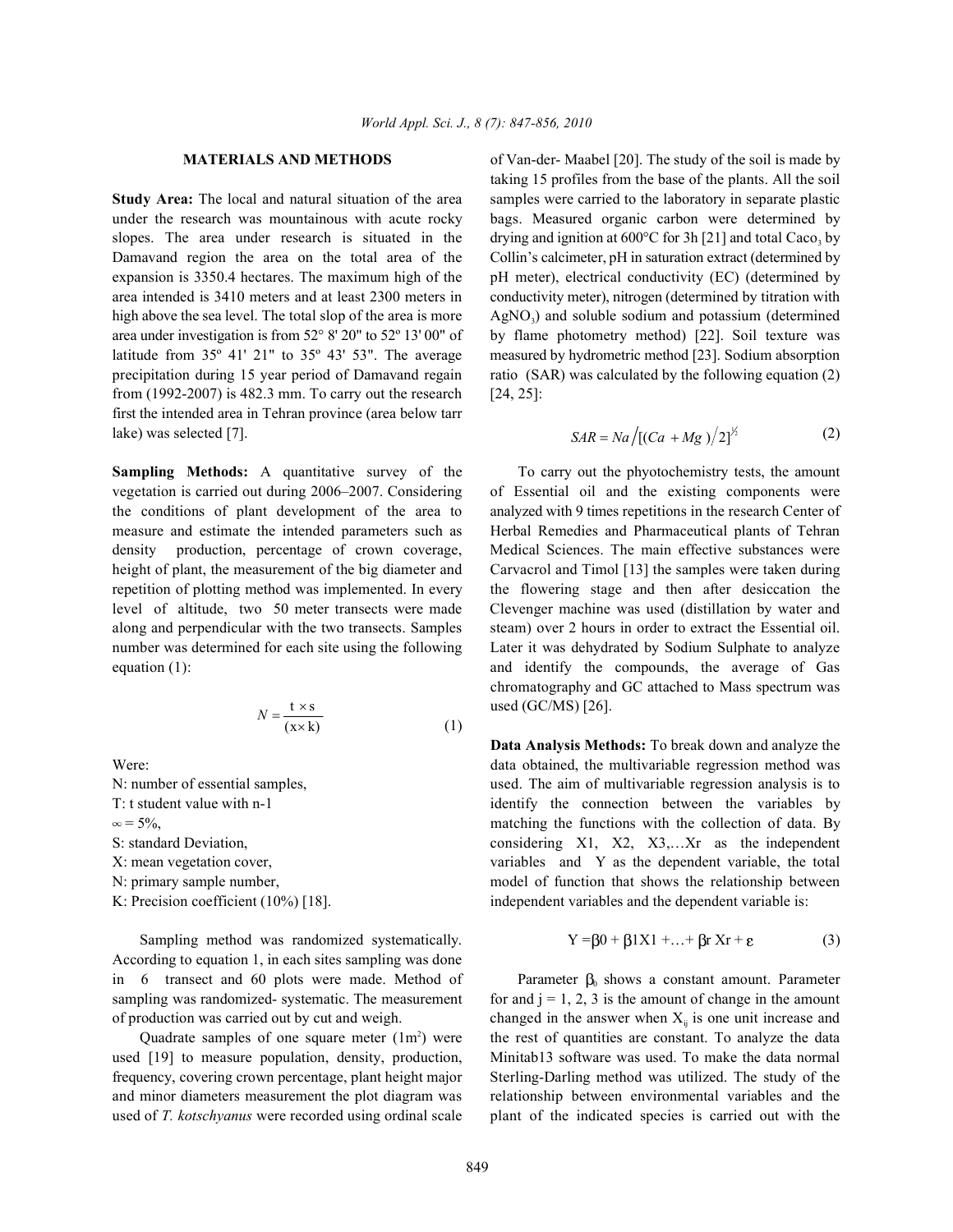stepwise regression analysis. The obtained data were dissolviable sodium and the pH has a reverse relationship subjected to statistical analyses according to Snedecor with the total components percentage in a way that and Cochran using LSD at the level of 5% [22]. Data 64.4% of the changes of the total components percentage matrix of environmental factors, chemical components and related to two soil factors are measured. Among the plant *T. kotschyanus* characteristic was made. The relationship coverage factors, only the production rate has a linear among all measured edaphic and chemical components relationship with the total components. 33.8% of the attributes with *T. kotschyanus* establishment and changes are related to the production rate. distribution was explained by normal ordination grouping of RDA categories using CANOCO software [27,28]. **Carvacrol Percentage:** The altitude percentage 33.6% of RDA is the new technique that selects the linear the changes of Carvacrole percentage is related to this combination of environmental variables that maximizes factor. By taking notice of the results of stepwise the description of the species scores. On the other regression, among the botanical coverage factors. The hand, RDA chooses the best weights for the height of plant has a relationship with the rate of changes environmental variables [29]. This gives the first RDA of Carvacrol percentage. 16% of the changes are related to axis. In RDA, composite gradients are linear combinations this factor. of environmental variables, giving a much simpler analysis and the non-linearity enters the model through a unimodal **Timol Percentage:** 96% of the changes of Timol model for a few composite gradients, taken care of in RDA percentage is related to the altitude of the region; by weighted averaging. Redundancy Detrended Analysis organic matters percentage. sodium absorption; nitrogen is easier to apply and requires less data than regression. and the amount of calcium carbonate. Among the factors It provides a summary of the species–environment mentioned; altitude; organic matters percentage and relations [30]. Sodium absorption have a direct linear relationship with

factors; the altitude of the region; organic carbon Timol percentage. Furthermore the density of plant had a percentage, potassium and pH have a linear direct linear relationship with Timol; 20.2% of the change relationship with the extract percentage of this species of Timol percentage is explained by this factor. and about 98% of the extract are affected. Furthermore The results of the stepwise multivariable regression among the botanical factors; the height of plant; the between the chemical compounds of *T. kotschyanus* percentage of the crown coverage and the average (dependent variable) and the environmental properties diameter of the crown coverage, 72.2% of the changes and botanical coverage factor (independent variable) are were affected. mentioned in Table (1) and (2).

Essential oil of the species by the multivariable and **Total Components Percentage:** The factor of the

**RESULTS AND DISCUSSION** calcium carbonate have a direct linear relationship with **Essential Oil Percentage:** Among the environmental calcium carbonate have a negative linear relationship with the percentage of Timol and the amount of nitrogen and the percentage of Timol and the amount of nitrogen and

Table 1: The results of stepwise multivariable regressions among the chemical compounds of *T. kotschyanus* (dependent variable) and environmental characteristics (independent variable)

| Chemical compound $\%$ (Y) | Environmental factor $(X_1,,X_2)$ | $\mathbb{R}^2$ | Equation                                                                 |
|----------------------------|-----------------------------------|----------------|--------------------------------------------------------------------------|
| Essential oil              | Reg. alt., OC, k, pH              | 98             | $Y = 128.01 - 0.027$ Reg.alt. + 0.99OC + 0.082k - 12.14 pH               |
| Total components           | SAR, pH                           |                | 64.6 Y = 202-79.6 SAR-13.8 pH                                            |
| Carvacrole                 | Reg.alt.                          |                | $33.6$ Y = -111.28 + 0.056 Reg.alt.                                      |
| Timol                      | Reg.alt., OC, SAR, Caco,          | 96             | $Y = -6439.2 + 2.28$ Reg.alt + 139.9 OC + 5583.6 SAR-9720.6 N-23.5 Caco, |

Table 2: The results of stepwise multivariable regression between chemical compounds of *T. kotschyanus* (dependent variable) and botanical factors (independent variable)

| Chemical compound $\%$ (Y) | Environmental factor $(X_1,,X_2)$ | $\mathbb{R}^2$ | Equation                                                               |
|----------------------------|-----------------------------------|----------------|------------------------------------------------------------------------|
| Essential oil              | Ave-diam-Veg.cover.               |                |                                                                        |
|                            | Pl.hei., Veg.cover                | 98             | $Y = 1.226 + 0.77$ Ave-diam-Veg.cover + 4.96 Pl.hei. + 0.594 Veg.cover |
| Total components           | vield                             |                | 64.6 $Y=69.5+0.581$ yield                                              |
| Carvacrole                 | Pl.hei.                           | 33.6           | $Y = 62.89 - 6.128$ Pl.hei.                                            |
| Timol                      | density                           | 96             | $Y = -13.34 - 33.34$ density                                           |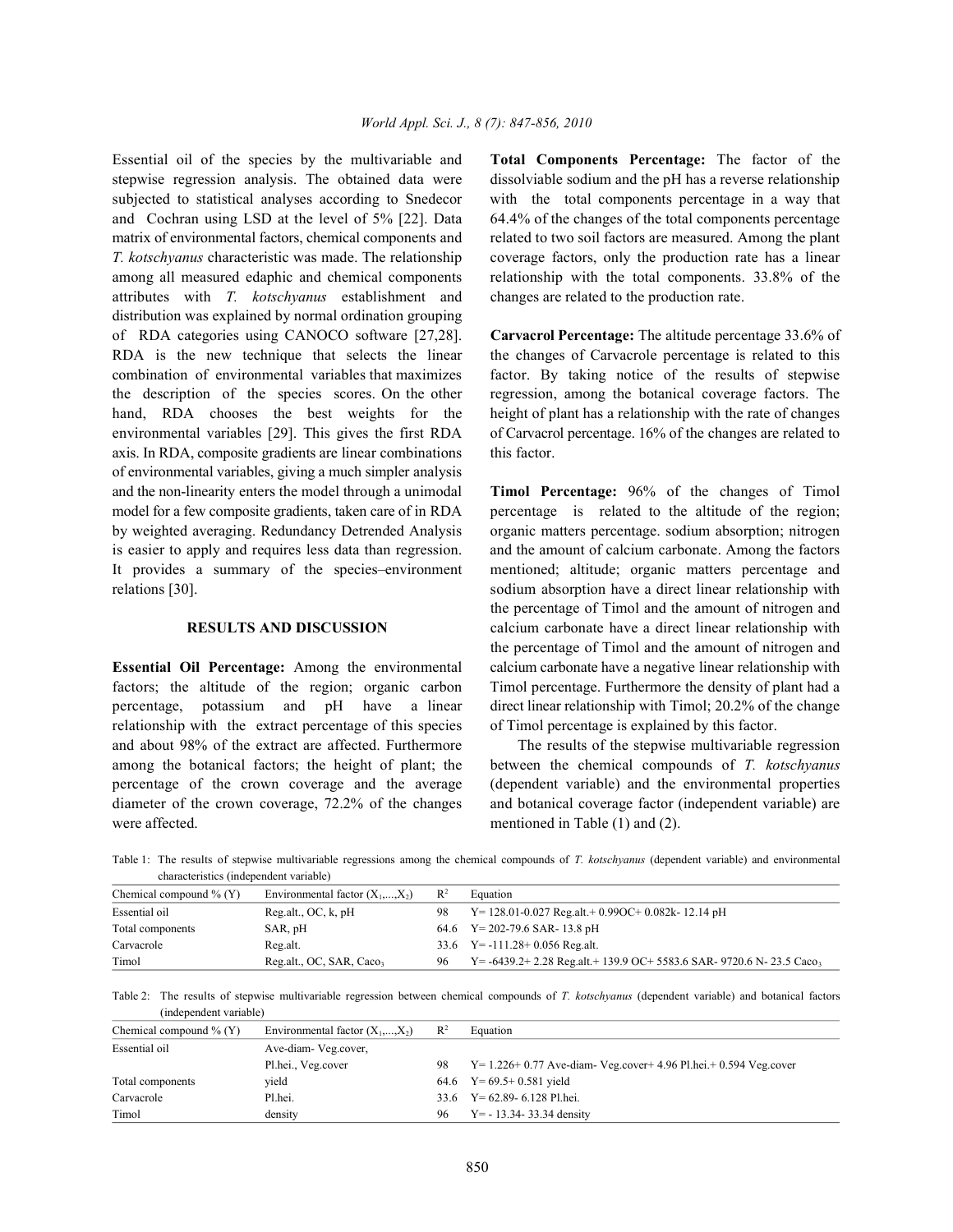## *World Appl. Sci. J., 8 (7): 847-856, 2010*

|                    | Essential oil | Total components | Carvacrole | Timol    | Yield   | Ave-diam-veg.cover | Pl.hei. | Veg.Cover | density |
|--------------------|---------------|------------------|------------|----------|---------|--------------------|---------|-----------|---------|
| Essential oil      | 1.00          |                  |            |          |         |                    |         |           |         |
| Total components   | $-0.38$       | 1.00             |            |          |         |                    |         |           |         |
| Carvacrole         | $-0.34$       | $0.57*$          | 1.00       |          |         |                    |         |           |         |
| Timol              | $-0.25$       | 0.24             | 0.47       | 1.00     |         |                    |         |           |         |
| Yield              | 0.10          | $0.53*$          | $-0.30$    | 0.19     | 1.00    |                    |         |           |         |
| Ave-diam-veg.cover | $0.53*$       | $-0.31$          | $-0.17$    | 0.40     | $-0.45$ | 1.00               |         |           |         |
| Pl.hei.            | $0.61*$       | $-0.41$          | $-0.64**$  | $-0.29$  | 0.08    | 0.55               | 1.00    |           |         |
| Veg.Cover          | $0.55*$       | 0.41             | $-0.45$    | $-0.15$  | 0.14    | $-0.14$            | 0.40    | 1.00      |         |
| density            | 0.07          | 0.03             | $-0.07$    | $-0.61*$ | $-0.12$ | $-0.14$            | $-0.15$ | $-0.15$   | 1.00    |

Table 3: Simple correlation coefficient between chemical compounds and botanical parameters

\* Correlation is significant at the 0.05 level.

\*\* Correlation is significant at the 0.01 level.

Table 4: Simple correlation coefficient between chemical compounds and environmental characteristics

|                   | Essential oil | Total components | Carvacrole Timol |         | Reg.alt. | OC       | Na       | <b>SAR</b> | K        | N        | PH      | EC      | Caco <sub>3</sub> |
|-------------------|---------------|------------------|------------------|---------|----------|----------|----------|------------|----------|----------|---------|---------|-------------------|
| Essential oil     | 1.00          |                  |                  |         |          |          |          |            |          |          |         |         |                   |
| Total components  | $-0.38$       | 1.00             |                  |         |          |          |          |            |          |          |         |         |                   |
| Carvacrole        | $-0.34$       | $0.57*$          | 1.00             |         |          |          |          |            |          |          |         |         |                   |
| Timol             | $-0.25$       | 0.24             | 0.47             | 1.00    |          |          |          |            |          |          |         |         |                   |
| Reg.alt.          | $-0.6*$       | 0.28             | $0.76*$          | $0.58*$ | 1.00     |          |          |            |          |          |         |         |                   |
| <b>OC</b>         | 0.25          | $-0.23$          | 0.22             | $-0.25$ | 0.28     | 1.00     |          |            |          |          |         |         |                   |
| Na                | 0.14          | $-0.08$          | $-0.01$          | 0.06    | 0.32     | $0.56*$  | 1.00     |            |          |          |         |         |                   |
| <b>SAR</b>        | 0.13          | $-0.07$          | 0.01             | 0.11    | 0.35     | $0.56*$  | $0.98**$ | 1.00       |          |          |         |         |                   |
| K                 | $0.55*$       | 0.14             | 0.27             | 0.27    | 0.08     | 0.09     | 0.15     | 0.14       | 1.00     |          |         |         |                   |
| N                 | $-0.11$       | $-0.11$          | 0.33             | $-0.19$ | $0.58*$  | $0.84**$ | $0.68*$  | $0.67*$    | 0.03     | 1.00     |         |         |                   |
| PH                | $-0.05$       | $-0.21$          | 0.37             | 0.15    | 0.10     | $-0.04$  | $-0.62*$ | $-0.62*$   | 0.04     | $-0.19$  | 1.00    |         |                   |
| EC                | 0.43          | $-0.17$          | 0.03             | $-0.32$ | 0.03     | $0.88**$ | $0.66*$  | $0.66*$    | 0.23     | $0.676*$ | $-0.17$ | 1.00    |                   |
| Caco <sub>3</sub> | $-0.20$       | 0.14             | $-0.43$          | $-0.22$ | $-0.47$  | $-0.26$  | $-0.22$  | $-0.21$    | $-0.52*$ | $-0.44$  | $-0.06$ | $-0.01$ | 1.00              |

\* Correlation is significant at the 0.05 level.

\*\* Correlation is significant at the 0.01 level.

environmental characteristics and botanical parameters, with carvacrole percentage in the probable level of 5%. In the absolute number of the simple coefficient correlation addition Timol percentage had a 5% negative correlation between the environmental characteristics and botanical with the density and with altitude showed 5% positive parameters between in five levels are categorized; 1) correlation. no effect (0-0, 2) less effective (0.2-0.4), 3) average effect Also the results indicated in Table (4) shows that (0.4-0.6), 4) more effective (0.6-0.8) and 5) the most among the environmental factors, sodium with the effective (1-0.8). In the Tables (3 and 4) the results of the proportion of exchangeability of sodium and the amount correlation between the botanical coverage parameters of nitrogen has a positive consistency in the probable and the environmental factors with the chemical level of one. It has a 5% negative correlation with the compounds of *T.kot*s*chyanus* is shown. The results acidity of soil. The organic matters have a positive indicated by Table (3) reveals that the percentage of significant correlation of 1% with the amount of nitrogen Essential oil has a significant collaboration with height, and electrical conduction. Sodium absorption had a vegetation cover percentage and average diameter of positive significant correlation with the amount of vegetation cover and with the altitude of the region and nitrogen and the amount of nitrogen with electrical the amount of potassium in earth in the area of 5%. conduction had a positive correlation. The total compounds of *T.kot*s*chyanus* species showed a 5% significant correlation. With none of the **Correlation among Environmental Characteristics by** environmental factors showed the probable level of 1% **RDA Method:** RDA is a kind of technique that and 5% significant correlation. Among the environmental shows non-linear relations between species with factors and the botanical coverage studied the altitude environmental factors and chooses the best weights for

To interpret the connection between the and the height of plant showed a significant correlation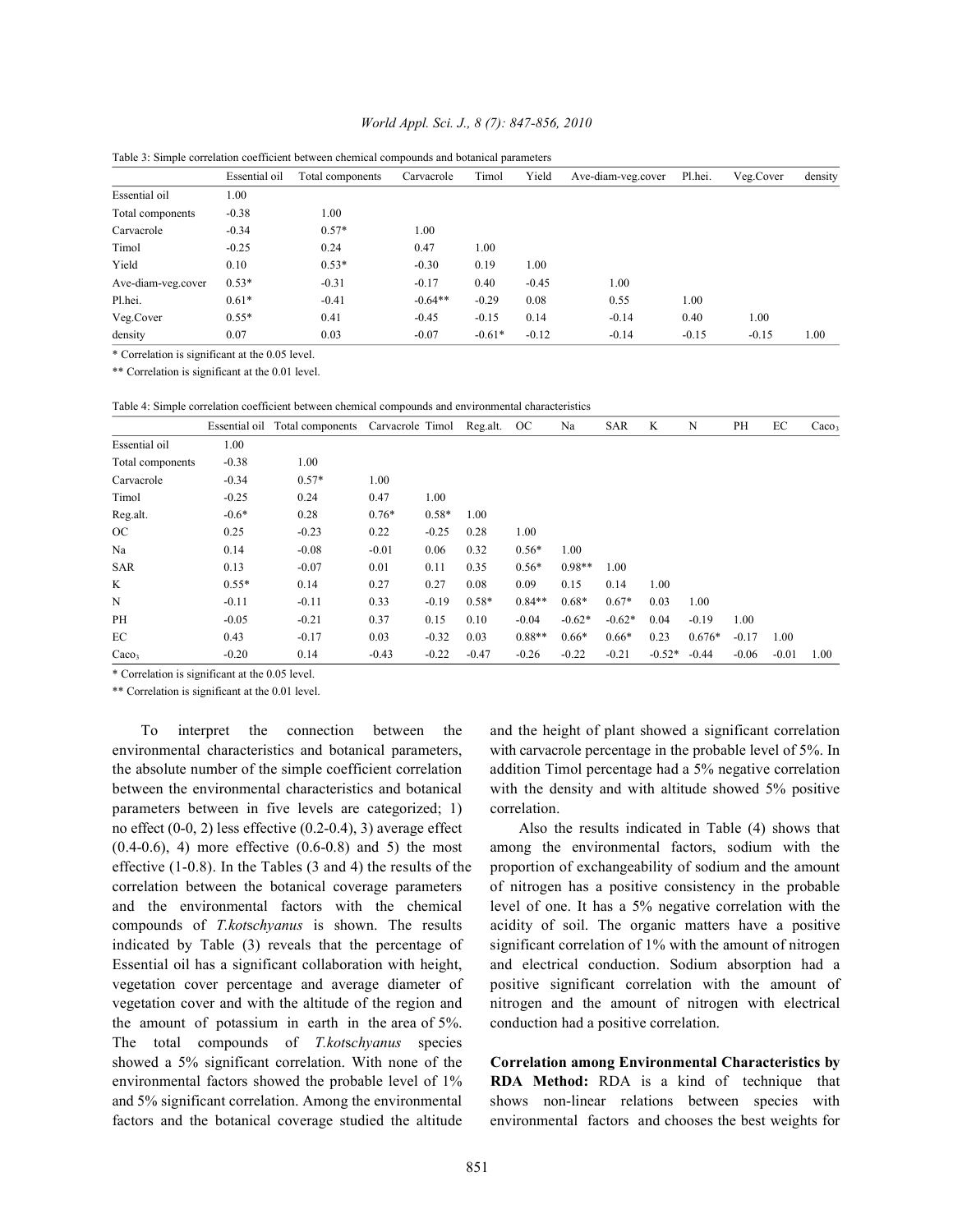|                                                    | SP                        | SP                | SP                      | SP                   | EN       | EN           | EN                             | EN            |                | Ave-diam                                              |         | Veg.                 |           |         |          |          |          |      |                      |         |              |                   |
|----------------------------------------------------|---------------------------|-------------------|-------------------------|----------------------|----------|--------------|--------------------------------|---------------|----------------|-------------------------------------------------------|---------|----------------------|-----------|---------|----------|----------|----------|------|----------------------|---------|--------------|-------------------|
|                                                    | AX1                       |                   | AX2 AX3 AX4             |                      | AX1      |              | AX2 AX3                        |               |                | AX4 yield -veg.cover Pl.he. cover density Reg.alt. OC |         |                      |           |         |          | Na       | SAR      | K    | $\mathbf N$          | pH      | EC           | CaCo <sub>3</sub> |
| SP AX1                                             | 1.00                      |                   |                         |                      |          |              |                                |               |                |                                                       |         |                      |           |         |          |          |          |      |                      |         |              |                   |
| SPAX2                                              | 0.001                     | 1.00              |                         |                      |          |              |                                |               |                |                                                       |         |                      |           |         |          |          |          |      |                      |         |              |                   |
| SP AX3                                             | 0.004                     | 0.001 1.00        |                         |                      |          |              |                                |               |                |                                                       |         |                      |           |         |          |          |          |      |                      |         |              |                   |
| SPAX4                                              | $-0.70**0.00$ 0.00        |                   |                         | 1.00                 |          |              |                                |               |                |                                                       |         |                      |           |         |          |          |          |      |                      |         |              |                   |
| ENAX1                                              | 1.00                      | 0.00              | 0.00                    | $-0.70**$ 1.00       |          |              |                                |               |                |                                                       |         |                      |           |         |          |          |          |      |                      |         |              |                   |
| ENAX2                                              | 0.00                      | 1.00              | 0.00                    | 0.00                 | 0.00     | 1.00         |                                |               |                |                                                       |         |                      |           |         |          |          |          |      |                      |         |              |                   |
| EN AX3                                             | 0.00                      | 0.00              | 1.00                    | 0.00                 | 0.00     | 0.00         | 1.00                           |               |                |                                                       |         |                      |           |         |          |          |          |      |                      |         |              |                   |
| EN AX4                                             | 0.00                      | $0.00 \quad 0.00$ |                         | $0.72**$             | 0.00     | 0.00         | 0.00                           | 1.00          |                |                                                       |         |                      |           |         |          |          |          |      |                      |         |              |                   |
| yield                                              | 0.19                      |                   | $-0.48$ $-0.41$ $-0.28$ |                      | 0.19     |              | $-0.48 - 0.41$                 | $-0.21$       | 1.00           |                                                       |         |                      |           |         |          |          |          |      |                      |         |              |                   |
| Ave-diam                                           |                           |                   |                         |                      |          |              |                                |               |                |                                                       |         |                      |           |         |          |          |          |      |                      |         |              |                   |
| -veg.cover $-0.70**0.17$ 0.03 0.80** $-0.70**0.16$ |                           |                   |                         |                      |          |              | 0.03                           | 0.45          | $-0.45$ 1.00   |                                                       |         |                      |           |         |          |          |          |      |                      |         |              |                   |
| Pl.he.                                             | $-0.61* -0.42 -0.29$ 0.27 |                   |                         |                      | $-0.61*$ |              | $-0.42 -0.29$                  | $-0.21$       |                | $0.08$ $0.55*$                                        | 1.00    |                      |           |         |          |          |          |      |                      |         |              |                   |
| Veg.cover                                          | $-0.15$                   |                   | $-0.34$ 0.46            | $-0.42$              | $-0.15$  | $-0.34$ 0.46 |                                | $-0.7**$ 0.14 |                | $-0.14$                                               | 0.40    | 1.00                 |           |         |          |          |          |      |                      |         |              |                   |
| density                                            | $-0.29$                   | $0.08$ 0.01       |                         | 0.15                 | $-0.29$  | 0.08         | 0.01                           | $-0.08$       | $-0.12 - 0.14$ |                                                       | $-0.15$ | $-0.15$              | 1.00      |         |          |          |          |      |                      |         |              |                   |
| Reg.alt.                                           | $0.58*$                   | $0.55*0.11$       |                         | $-0.10$              | $0.58*$  | $0.55*$ 0.11 |                                | 0.42          |                | $-0.35 - 0.04$                                        |         | $-0.58* -0.45$       | $-0.29$   | 1.00    |          |          |          |      |                      |         |              |                   |
| <b>OC</b>                                          | $-0.25$                   |                   | $0.32 -0.49 0.33$       |                      | $-0.25$  | 0.32         | $-0.49$                        | 0.23          | $-0.10$ 0.28   |                                                       | 0.11    | $-0.40$              | $-0.26$   | 0.28    | 1.00     |          |          |      |                      |         |              |                   |
| Na                                                 | 0.06                      |                   | $-0.06 - 0.15 - 0.06$   |                      | 0.06     | $-0.06$      | $-0.15$                        | $-0.03$       | $0.25$ 0.13    |                                                       | 0.28    | 0.23                 | $-0.63*$  | 0.32    | $0.56*$  | 1.00     |          |      |                      |         |              |                   |
| SAR                                                | 0.11                      |                   | $-0.06 - 0.15 - 0.09$   |                      | 0.11     | $-0.06$      | $-0.15$                        | $-0.03$       | 0.25           | 0.09                                                  | 0.25    | 0.21                 | $-0.65**$ | 0.35    | $0.56*$  | 1.00     | 1.00     |      |                      |         |              |                   |
| K                                                  | 0.27                      |                   |                         | $0.12 -0.55* -0.53*$ | 0.27     | 0.12         | $-0.56* -0.47$                 |               | 0.27           | $-0.46$                                               | 0.04    | 0.00                 | 0.35      | 0.08    | 0.09     | 0.15     | 0.14     | 1.00 |                      |         |              |                   |
| N                                                  | $-0.19$                   |                   | $0.44 - 0.21 0.42$      |                      | $-0.19$  | 0.44         | $-0.21$                        | 0.40          | $-0.28$ 0.50   |                                                       | 0.09    | $-0.35$              | $-0.31$   | $0.58*$ | $0.84**$ | $0.68**$ | $0.68**$ |      | $0.03$ 1.00          |         |              |                   |
| pH                                                 | 0.15                      | 0.28              | $-0.33$ 0.20            |                      | 0.15     | 0.28         | $-0.33$                        | 0.43          | 0.10           | $-0.17$                                               |         | $-0.55* -0.8** 0.45$ |           | 0.10    | $-0.04$  | $-0.62*$ | $-0.62*$ |      | $0.04 - 0.19$        | 1.00    |              |                   |
| EС                                                 | $-0.32$                   |                   | $0.16 - 0.47 0.18$      |                      | $-0.32$  | 0.15         | $-0.47$                        | $-0.06$       | 0.26           | 0.09                                                  | 0.19    | $-0.09$              | $-0.17$   | 0.03    | $0.88**$ | $0.66**$ | $0.66**$ |      | $0.23 \cdot 0.68$ ** | $-0.17$ | 1.00         |                   |
| CaCo <sub>2</sub>                                  | $-0.22$                   |                   | $-0.30$ $0.55*$ 0.03    |                      | $-0.22$  |              | $-0.30$ $0.55*$ $-0.18$ $0.21$ |               |                | $-0.26$                                               | $-0.21$ | 0.41                 | 0.11      | $-0.47$ | $-0.26$  | $-0.22$  | $-0.21$  |      | $-0.5 - 0.44$        | $-0.06$ | $-0.01$ 1.00 |                   |

Table 5: Correlation coefficient between species ordination (botanical parameters) and environmental properties axis

\* Correlation is significant at the 0.05 level.

\*\* Correlation is significant at the 0.01 level.

For sites abbreviations and soil characteristics units, see Appendix.

| Table 6: Eigen values for each axis in RDA method |  |  |  |  |
|---------------------------------------------------|--|--|--|--|

|                         | Axis 1 | Axis 2 | Axis 3 | Axis 4 |
|-------------------------|--------|--------|--------|--------|
| Eigenvalues             | 0.998  | 0.001  | 0.00   | 0.00   |
| % of variance explained | 99.8   | 0.2    | 0.00   | 0.00   |
| Cumulative % explained  | 99.8   | 100    | 0.00   | 0.00   |

environmental variables. The analysis of variance showed that there was a significant correlation among species (botanical parameters) and the environment axis in the levels of and 5%. Taking samples from 15 study sites provides at least 15 values for each soil character. The t value (correlation index, the degree of freedom was 14) among the soil and vegetation cover characteristics was calculated using the following equation (4).

$$
t = r[(n-2)/(1-r^2)]^{1/2} \tag{4}
$$

Were: r: correlation coefficient, n: samples number, t: correlation index. Only t values of  $-0.64\% \le r \le +0.64\%$ at 1% probability level and  $-0.5\% \le r \le +0.5\%$  at 5% probability levels were significant according to the t student Table (5). There was a strong and significant correlation between the first axis of soil with the first axis of plant characteristics  $(r = 1)$ . The same correlation was calculated between the second axis of plant and soil characteristics  $(r = 0.97)$ . The correlation coefficient between species, ordination and soil properties axis show in Table 6. Notably in Table (5) the first axis of botanical parameters has a very high correlation with the first axis of the environmental features  $(r=1)$ . The Eigen value of the axes in Table (6) indicates that the first axis, 99.8% and the second axis 0.2% of the variance of the parameters of species and to the area are 1,5 and 5% with average diameter of the covering crown, the height of plant and the altitude with significant correlation. The second axis is about the botanic parameters in level 5% with the altitude. the third axis of the botanical parameters in level of 5% with the amount of potassium and calcium carbonata of soil, the fourth axis of botanical parameters in the level of 1% with average diameter of the covering crown and in level 5% with potassium of soil have significant correlation between the first of environmental parameters is significant with the diameter of covering crown the height of plant and the altitude respectively in levels 1,5,5% the correlation between the second axis of environmental parameters with altitude,the thirst axis of the environmental parameters with amount of potassium and the fourth axis environmental parameters with crown coverage percentage in level of 5% is significant. Among the botanical parameters the relationship between the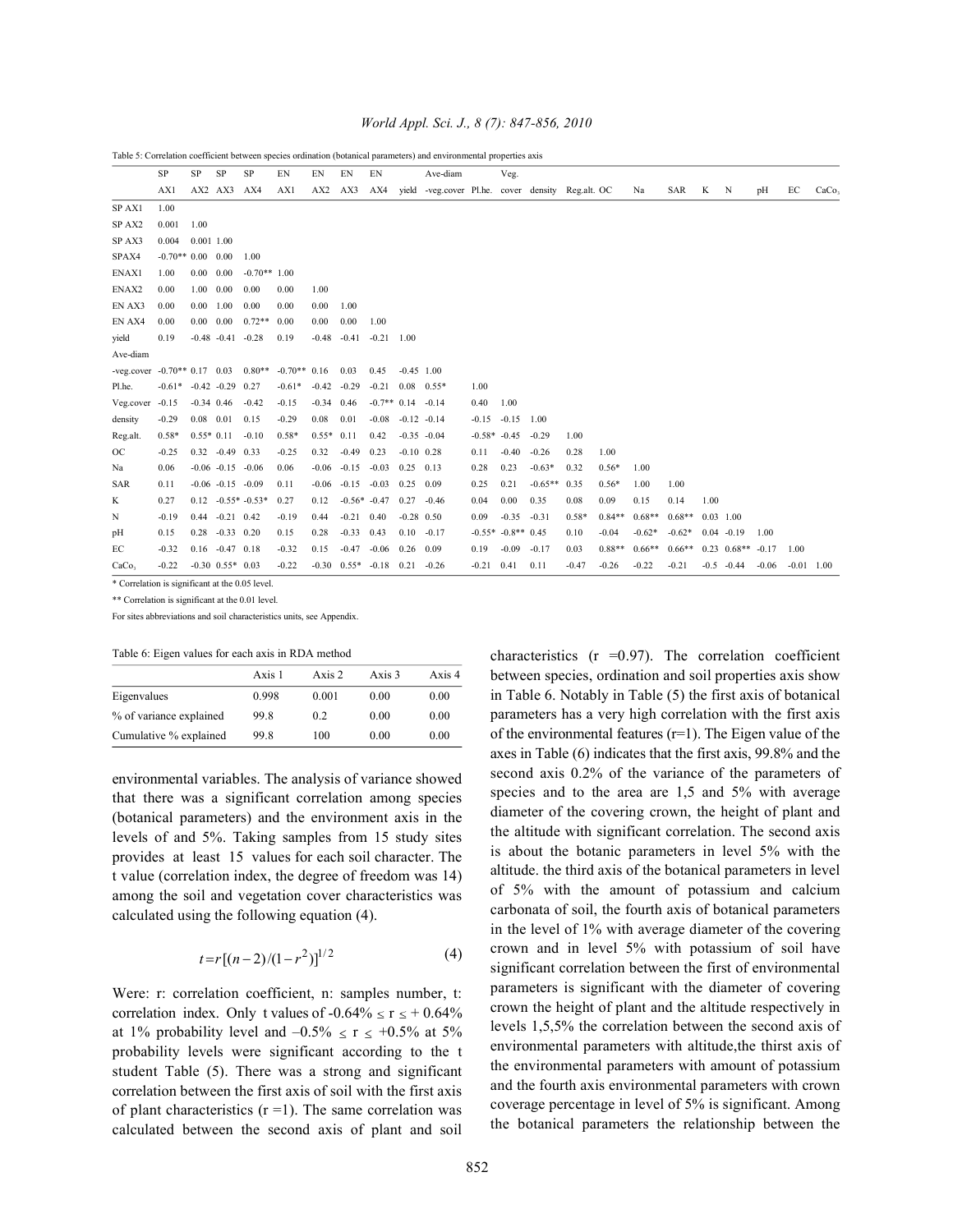*World Appl. Sci. J., 8 (7): 847-856, 2010*



Fig. 2: The relationship between environmental characteristics, botanical parameters and chemical components of *T. kotschyanus* obtain by RDA method. 6.

height of plant and the diameter of covering crown, the increasing the crown coverage percentage and the height height of plant and the percentage of covering crown with of plants, the Essential oil percentage of *T. kotschyanus* the acidity of soil, the population density of plant with the species increases and a many the altitude of the region by amount of sodium and proportion of sodium in take, the the increase of the altitude the percentage of the Essential nitrogen of soil with the altitude and electrical conduction oil decreases, the increase of the density and the diameter and calcium carbonate with the amount of potassium in of the covering crown decrease the percentage of Timol. the soil in cover of 5% is significant. The total percentage of the botanical compounds

**Characteristics Relationshipwith Chemical Components** relationship with calcium carbonate is negative. The **by RDA Method:** In Fig.2 the resultant of botanical percentage of carvacrole of plant increase with the parameters and the environment characteristics by RDA altitude. The relationship between carvacrole and the technique reveals and relationship between the changes acidity, potassium and sodium and the sodium absorption of environmental characteristics and botanical parameters ratio of soil is a positive relation. The percentage of Timol is shown by graphical interpretation. Notes must be taken in plants decreases as the diameter of covering crown and into accounts that in the analysis the results of the density increases. The percentage of Timol in plants has analysis by RDA the parameters have no coefficient. a positive relation with sodium absorption ratio of soil. Their significance and how they affect on the other As the density of plants increases the production rate parameter depends on the length of the arrow. The decreases. The production rate has a negative and longest arrow positive and the shortest arrow has the decreasing relationship with nitrogen. least effect capacitive negative. The two synchronized arrow has the least effect positive effect and two arrows **DISCUSSION AND CONCLUSION**  in appositive direction with max 180 angel show that there is a negative effect of the two parameters. the result of the The settlement of such species is mainly in clay soil botanical parameters and the environmental features rather than loamy sandy soils. The mountainous lands analysis by RDA technique (Fig.2) shows that by have very shallow up to deep soil and in some areas it is

**Analysis of Plant Parameters and Environmental** percentage of the compounding increases but this increases as the altitude increases, also the total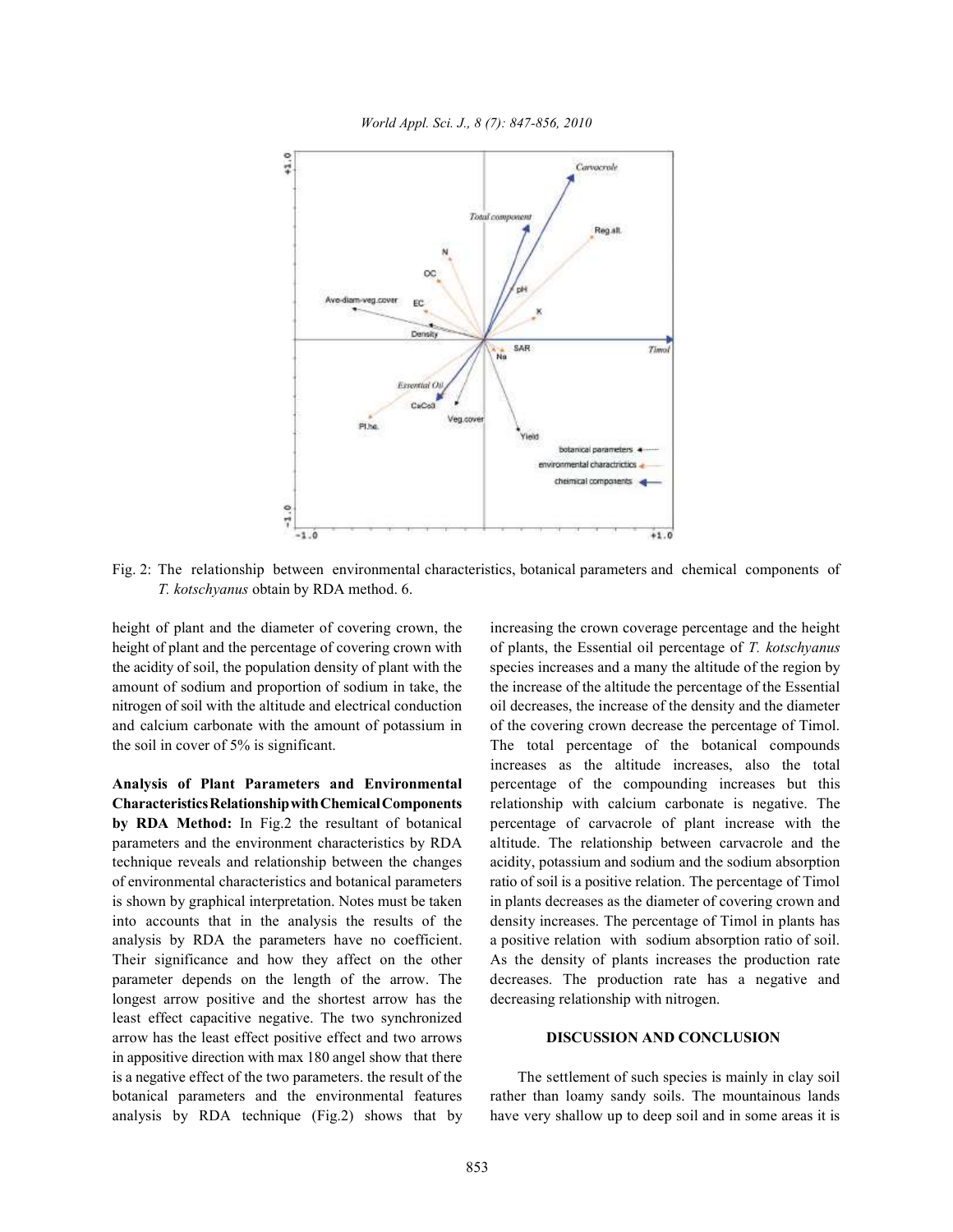height of 2800 meter the land is mainly rocky. The amount alkaline soils is less. The result of this research isn't of organic matters very between 3 to 6.9%. The amount of similar of Habibi *et al*. [32]. The results investigated of Caco, changes from 0 to 19.58 and this haws that the Habibi *et al.* [32] indicated that the pH adjustment had a species under study has the capability to grow and significant effect on *Mozzarella cheese* yield [32]. establish in the soil with or without lime. The correlation By getting inspiration and studying ecological relations and the regression show that any species breeding ground each of the species of plants, one regarding the regain of growth, the ecological needs and can multiply them in vast scale. The basis of any its tolerance, have the link with the environmental features research activity about the species of plants is about and these lineless or relationships differs for every accurate identification of plants and also about species. However, regarding the relationships and the autecology's conditions dominated by such plants. regression coefficient obtained, it is evident that the With such purpose the autecological plan of Iran is the environmental factors of pH, SAR, Caco, and from the first step which can have a fundamental rate in plant coverage factors, the height covering crown determining the suitable research based grounds. By percentage, the average diameter of covering crown, acting correctly and wisely one can assist in better production rate and density have the most relationship in recognition of the plants in various aspects and the changes of effective chemical matters in *T.* understand their medical, industrial and feeding usage *kotschyanus*. and hence creates the causes of the economical

The results of the multivariable regression and RDA development of one's country. method reveals that the Essential oil percentage of such plant has a relationship with organic matters, potassium **REFERENCE** and electrical conduct of soil and the regional altitude and its height of plant, crown percentage and craw diameter. 1. Rojhan, M.S., 1995. Healing by medical plants. There fore the Essential oil percentage of the species Tehran university publications. pound in salty soils is very low and as the covering crow 2. Amiri, F., M.R. Chaichi and T. Tabatabaie, 2008a. percentage and the height of plant increase, the Assessment of the most important environmental percentage of Essential oil increases as well, the factors affecting *Agropyron trichophrum* Timol percentage of such species has a direct relationship species establishment by using the ordination with Caco., SAR and N of soil, the altitude and the method. XXI International Grassland Congress and density of species. Mashaly [31] used CCA method VIII International Rangeland Congress in Hohhot, for investigation relationships between vegetation and China. 28 June-6 July. 493. ISBN: 4-88644-071-1. soil in Lake Borollus protected area. The Canonical 3. Amiri, F. and A. Saadatfar, 2008b. Using Correspondence Analysis indicated that, the most Ordination Method for Determination of Effective effective soil variables controlling distribution and Environmental Factors on *Astragalus parrawinus* abundance of the identified vegetation groups are soil Species Establishment in Semi- arid Regions of Iran. texture (clay & sand), moisture content, porosity, Asian Journal of Plant Sciences, 7(9): 890-899. potassium, sodium and calcium cations, organic matter, 4. Mokhtari Asl, A., 2005. Study of ecological calcium carbonate, electrical conductivity, sulphate and characteristics and managerial of shrubs of the salty bicarbonate [31]. **region of Gharkhalar, Marand, Azarbayjan (East)** region of Gharkhalar, Marand, Azarbayjan (East)

those species which grow in calcic soils and also those sciences and Natural Resources. growing in high altitudes is more and in those regions that 5. Amiri, F., S.J. Khajeddin and K. Mokhtari, 2008c. the density increases the percentage of Timol decreases. Determination of effective environmental factors on The percentage of carvacrole only changes as the altitude *Bromus tomentellus* species establishment using of the area changes. There fore carvacrole percentage of ordination method, 12(44): 347-356. (in Persian). those species that grows in low altitude soils, decreases. 6. Allen, R.B., A.E. Hewitt and T.R. Partridge, 1995. like the factors mentioned above it shows that the 32(1): 31-42. DOI:10.1016/0169-2046(94)00184-5.

deep with pebbles and pieces of rocks. Especially in the effective chemical substances of such species in salty and

- 
- 
- 
- Also, this study shows that the Timol percentage of province, M.S. thesis, Gorgan, Univ., of Agricultural
	-
- Finally the total percentage of *T. kotschyanus* compounds Predicting land use suitability from vegetation has a fevers relation with SAR and pH factor of it's soil and landform in depleted semiarid grassland, and with the production rate, it has a direct relationship New Zealand. Landscape and Urban Planning,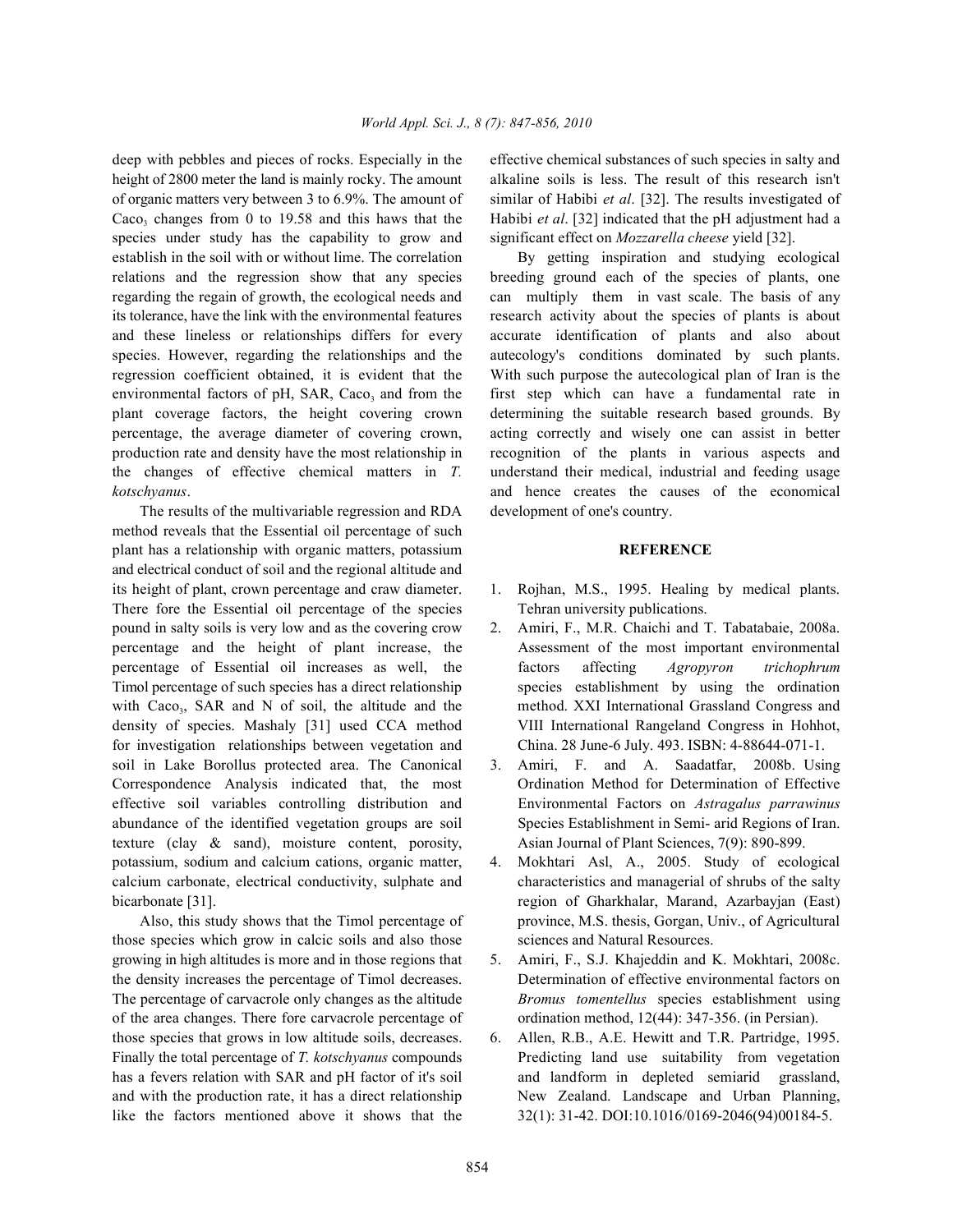- 7. Aminzadeh, M., 2005. Analysis of the study of about 20. Van-der-Maabel, E., 1979. Transformation of cover-
- R.C. Somolinos, 2000. Factor affecting establishment 10.1007/BF00052021. of a GypsopHyte, the case of *Lepidium subulatum* 21. Wright, G.H., 1939. Soil Analysis: A Handbook
- 9. Sefidkon, F., 2002. Essential oil composition of London. *Thymus pubescens* and *T. kotschyanus* from Iran. J. 22. Aziz E. Eman and S.M. El-Ashy, 2009.
- of *Thymus kotschyanus* Boiss. and Hohen. Journal of 1818-6769. Flav. Fragr, 14: 405-408. 23. Black, C.A., 1965. Methods of Soil Analysis.
- M. Yari, 2000. Volatile constituents of three *Thymus* 24. Jafari, M., M.A. Zare Chahouki, A. Tavili,
- Conference on medical and aromatic plants. 1963(03)00077-6.
- 
- 14. EL-Ghareeb, R. and Shabana, M. A. 1990. Vegetation ISSN 1818-6769. environmental relationship in the bed of Wadi EL- 26. Davies, N.W., 1990. Gas Chromatographic Retention
- 15. Moghimi, H., 2005. Introduction some important Chromatogr, 503: 1-24. range species suitable for improve and reclamation 27. Ter Braak, C.J.F., 1987. The analysis of
- 16. Mozaffarian, V., 1996. A Dictionary of Iranian plant (Online). DOI: 10.1007/BF00038688. names. Farhang Moaser, Tehran, Iran. pp: 547-548. 28. Ter Braak, C.J.F., 1988. Canoco, a fortran program
- 
- 2nd edition, John Wiley and Sons Inc, New York. Hydrobiologia, 184: 169-170.
- Sons, New York. 547. ISBN: 1-930665-73-3. Belgium, Academic Press, London.
- ecology and the characteristics of photochemistry of abundance values in phytosociology and its effects the herbal medicine *T. kotschyanus*, M.S. thesis, on community similarity. Journal of Plant Ecology. Tehran univ. of Natural Resources. Publisher: Springer Netherlands, 39(2): 97-114. 8. Escudero, A.J., M. Iriondo, J.M. Olano, A. Rubio and ISSN: 1385-0237 (Print) 1573-5052 (Online). DOI:
	- (Brassicaceae). American J. Botanic, 87: 861-871. of Physical and Chemical Methods. Marby Co.,
- Essent. Oil Res., 14: 116-117. Efficiency of Slow Release Urea Fertilizer on Herb 10. Sefidkon, F., M. Dabiri and A. Rahimi-Bidgoly, 1999. Yield and Essential Oil Production of Lemon Balm The Effect of Distillation Methods and Stage of Plant *(Melissa officinalis* L.) Plant. American-Eurasian Growth on the Essential Oil Content and Composition J. Agric. & Environ. Sci., 5(2): 141-147, 2009, ISSN
- 11. Rustaiyan, A., Sh. Masoudi, A. Monfared, American Society of Agronomy 2, Madison, M. Kamalinejad, T. Lajevardi, S. Sedaghat and Wisconsin,USA. Book number: 41537. pp: 771-1572.
- species grown wild in Iran. Journal of Planta Med., H. Azarnivand and Gh. Zahedi Amiri, 2003. 66: 197-198. Effective environmental factors in the distribution 12. Miguel, M.C., F. Duarte, F. Venancio, R. Tavares, of vegetation types in Poshtkouh rangelands of 2002. Chemical composition of the essential oils Yazd Province (Iran). Journal of Arid Environments. from *T. kotschyanus* over a day period. International pp: 627-641. ISSN 0140-1963. DOI: 10.1016/S0140-
- 13. Morteza-Semnani, K. and B. Rostami, 2006. Essential 25. Seilsepour, M., M. Rashidi and B. Gh. Khabbaz, 2009. Oil Composition of *T. kotschyanus* and *Thymus* Prediction of Soil Exchangeable Sodium Percentage *pubescens* from Iran. Journal of Essential Oil Based on Soil Sodium Adsorption Ratio. American-Research (JEOR), http://www.BNET.com. Eurasian J. Agric. and Environ. Sci., 5(1): 01-04, 2009,
	- Sheikh of southern Sinai, Journal of Plant Ecology. Indices of Monoterpenes and Sesquiterpenes on 90(2): 145-157. Methyl Silicons and Carbowax 20M Phases. J.
	- Rangeland. Range-Forest and Watershed Organism. vegetation-environment relationships by canonical pp: 203-208. Publish by Forest, Range and Watershed correspondence analysis, Journal of Plant Ecology, Institute, p. 670. ISBN: 964-8900-09-4. (in Persian). 69: (1-3): 69-77. ISSN: 1385-0237 (Print) 1573-5052
- 17. Rechinger, K.H., 1982. Flora Iranica. Akademische for canonical community ordination by [Partial] Druck-u. 1st Edn. Vertagsanstalt, Graz-Austria, [Detrended] [Canonical] correspondence analysis, 540-546. ISBN: 3201007285. principle components analysis and redundancy 18. Bonham, C., 1989. Measurement terrestrial vegetation. analysis (Version 4). Wageningen, The Netherlands.
- 338. ISBN: 0471048801, 9780471048800. 29. Zahedi, Gh., 1998. Relation between ground 19. Mueller-Dombois, D. and H. Ellenberg, 1974. Aims vegetation and soil characteristics in a mixed and Methods of Vegetation Ecology. John Wiley and hardwood stand. Ph.D. thesis, University of Ghent